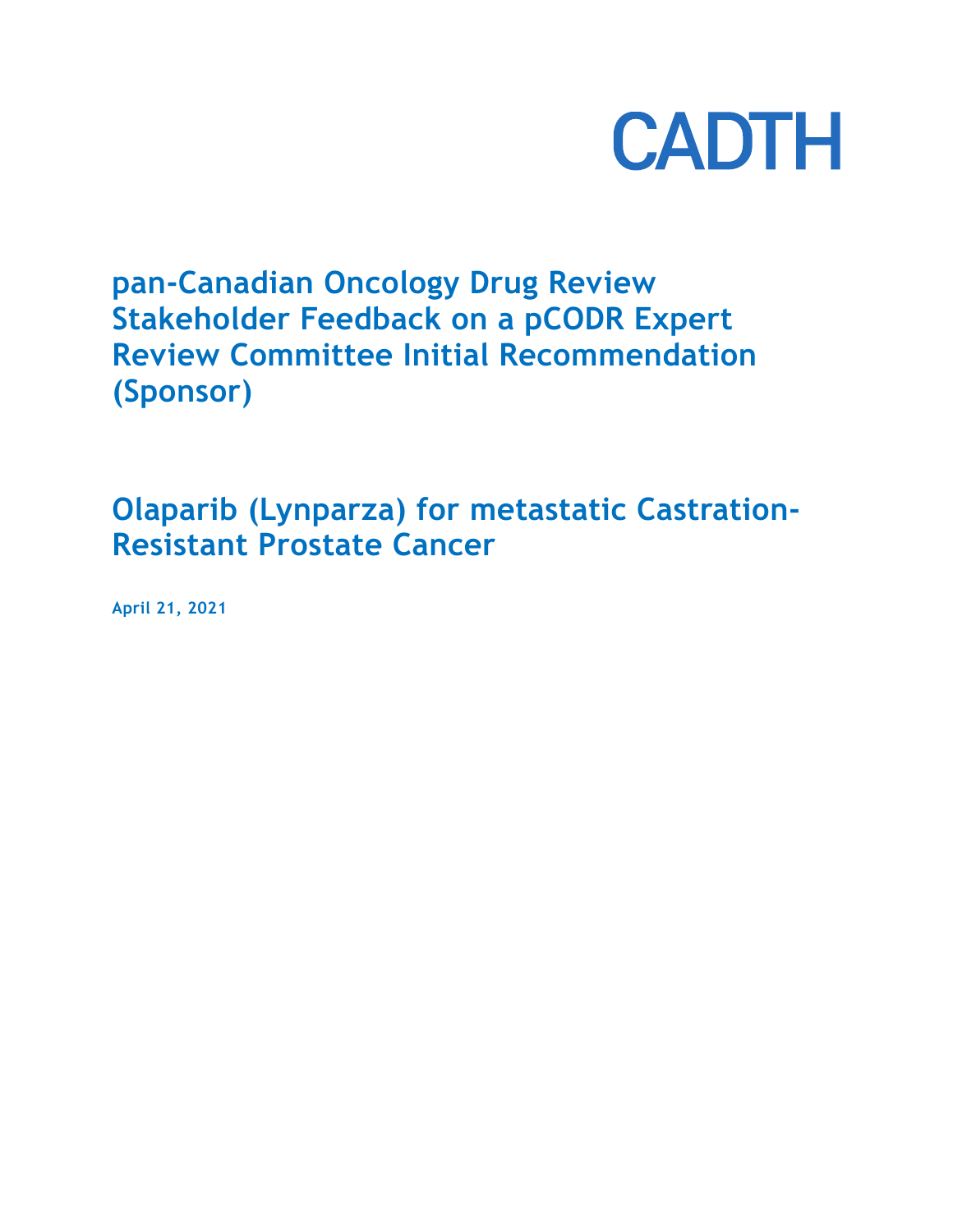### **Sponsor Feedback on pERC Initial Recommendation**

| Name of the Drug and Indication(s):    | Olaparib (Lynparza) for HRRm (BRCA or ATM) mCRPC |
|----------------------------------------|--------------------------------------------------|
| Eligible Stakeholder Role              | Sponsor/Manufacturer                             |
| <b>Organization Providing Feedback</b> | AstraZeneca                                      |

#### **3.1 Comments on the Initial Recommendation**

- a) Please indicate if the stakeholder agrees, agrees in part, or disagrees with the initial recommendation:
- ☒ Agrees ☐ Agrees in part ☐ Disagrees

AstraZeneca (AZ) agrees with pERC's Initial Recommendation to reimburse olaparib for metastatic castration-resistant prostate cancer (mCRPC) based on statistically significant and clinically meaningful improvements in radiographic progression-free survival (rPFS) and overall survival (OS), a manageable toxicity profile, and no detrimental impact on quality of life (QoL), as demonstrated in the PROfound trial. AZ also agrees with pERC's assessment that there is an unmet need for effective new therapies with manageable toxicity profile in the mCRPC setting, as well as for treatments with new mechanisms of action and biomarkerdirected regimens specific for patients with mCRPC who harbour germline and/or somatic HRR gene BRCA or ATM mutations.

#### Cost-effectiveness analysis

pERC concluded that olaparib was not cost-effective at the submitted price versus available comparators in Canada. However, only the sequential incremental cost effectiveness ratio (ICER) for olaparib versus docetaxel was reported. As pERC noted, standard of care options for patients with mCRPC include taxanes (docetaxel and cabazitaxel), ARATs (abiraterone or enzalutamide), and radium-223 (for patients with symptomatic bone metastases only and no visceral metastases). Without pairwise ICERs, cost-effectiveness of olaparib is not informed in the following populations:

- a) Patients ineligible for or previously progressed on docetaxel, as cabazitaxel is only [approved](https://products.sanofi.ca/en/jevtana.pdf) and [reimbursed](https://cuaj.ca/index.php/journal/article/view/7074/4792) after docetaxel
- b) Patients undergoing ARAT rechallenge, as seen in the submitted RWE from IC/ES
- c) Patients who are not eligible for taxanes, as pERC highlighted
- d) Patients with symptomatic bone metastases only and no visceral metastases who are treated with radium-223

Of the past 14 pCODR reviews, 7 had multiple comparators and all reported pairwise ICERs. Therefore, AZ is requesting that CADTH also present pairwise ICERs between olaparib and all relevant comparators (see details of first editorial feedback below).

b) Please provide editorial feedback on the initial recommendation to aid in clarity. Is the initial recommendation or are the components of the recommendation (e.g., clinical and economic evidence) clearly worded? Is the intent clear? Are the reasons clear?

| Page<br>No. | <b>Section</b><br><b>Title</b> | <b>Number</b> | <b>Para, Line Comments and Suggested Changes to Improve</b><br><b>Clarity</b> |
|-------------|--------------------------------|---------------|-------------------------------------------------------------------------------|
| Initial     | Economic                       | Economic      | The summary of pERC deliberations confirmed that                              |
| Reco        | Evaluation:                    | Evaluation:   | many patients are not eligible to receive taxane-based                        |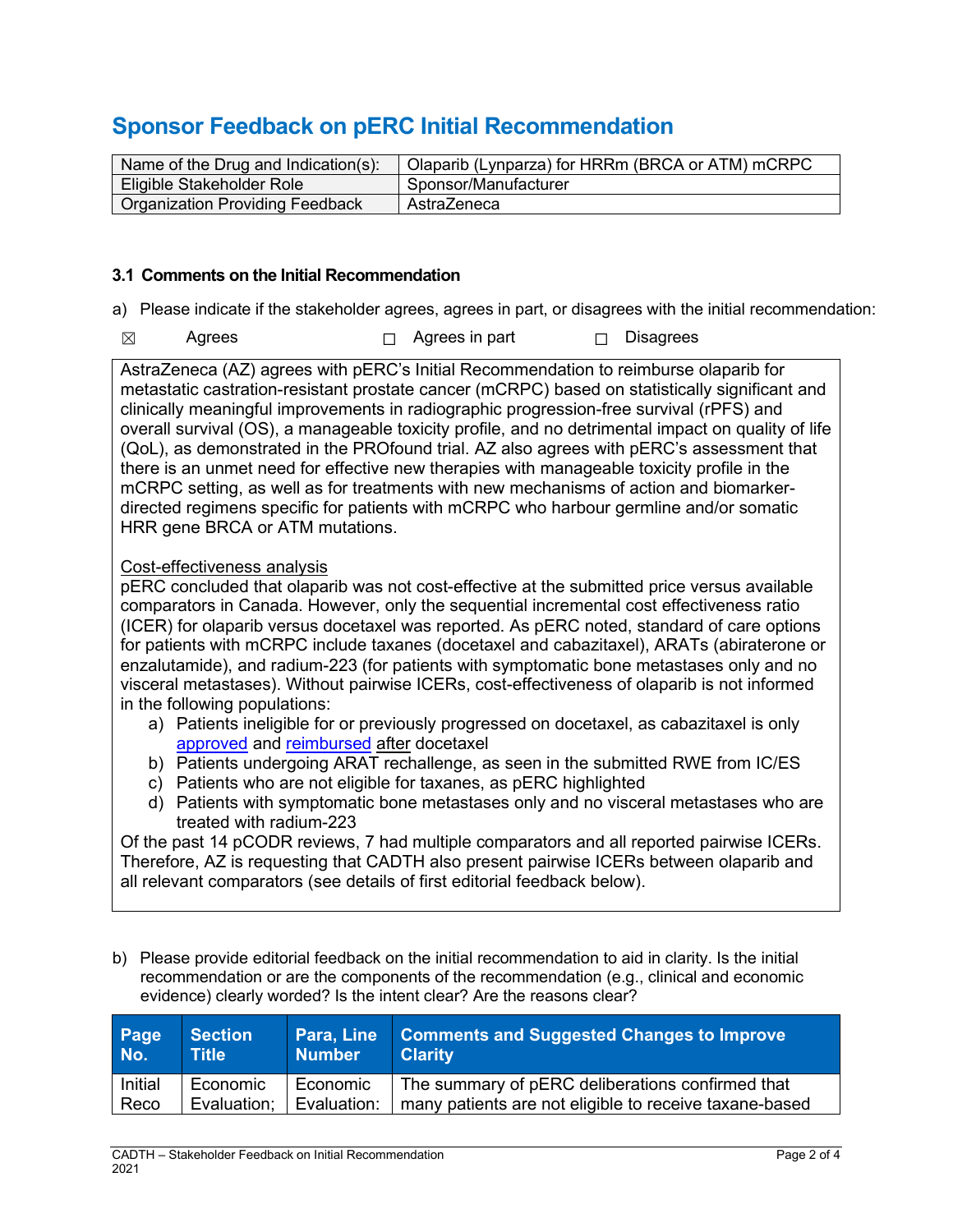| Page<br>No.                                    | <b>Section</b><br><b>Title</b> | Para, Line<br><b>Number</b>                                                                                               | <b>Comments and Suggested Changes to Improve</b><br><b>Clarity</b>                                                                                                                                                                                                                                                                                                                                                                                                                                                                                                                                                                                                                   |
|------------------------------------------------|--------------------------------|---------------------------------------------------------------------------------------------------------------------------|--------------------------------------------------------------------------------------------------------------------------------------------------------------------------------------------------------------------------------------------------------------------------------------------------------------------------------------------------------------------------------------------------------------------------------------------------------------------------------------------------------------------------------------------------------------------------------------------------------------------------------------------------------------------------------------|
| Pg. 11<br>Initial<br><b>EGR</b><br>Pg. 7-<br>8 | Table 2;<br>Conclusion         | Para 5<br>Table 2:<br>Submitted<br>results for<br>base case;<br><b>CADTH</b><br>reanalysis<br>results<br>Concl:<br>Para 2 | chemotherapy and olaparib should not be reserved for<br>patients who have progressed on all ARATs and taxane-<br>based therapies. Sequential analysis assumes that all<br>comparators can be chosen equally and does not give<br>consideration to:<br>a) Patients that are ineligible for or refuse taxanes<br>b) Patients that have progressed on docetaxel and<br>docetaxel rechallenge is not recommended<br>c) Patients with symptomatic bone metastases only<br>and no visceral metastases<br>Presenting the sequential ICER alone oversimplifies<br>these clinical considerations and conceals the cost-<br>effectiveness of olaparib vs. ARAT, cabazitazel and<br>radium-223. |
|                                                |                                |                                                                                                                           | RWE demonstrate that ARATs comprise the most<br>commonly used therapies for the treatment of first,<br>second and third line mCRPC, highlighting the relevance<br>of ARAT rechallenge. Additionally, in the IC/ES study,<br>radium-223 was the single largest cost driver to the<br>Ontario system.                                                                                                                                                                                                                                                                                                                                                                                  |
|                                                |                                |                                                                                                                           | AZ proposed changes to improve clarity: Present<br>sequential ICER with all pairwise ICERs OR present two<br>sequential ICERs, one with and one without docetaxel.                                                                                                                                                                                                                                                                                                                                                                                                                                                                                                                   |
|                                                |                                |                                                                                                                           | "The submitted deterministic pairwise ICERs were:<br>Olaparib vs. docetaxel: \$155,874<br>Olaparib vs. cabazitaxel: \$71,796<br>Olaparib vs. ARATs: \$116,812<br>$\bullet$<br>Olaparib vs. radium-223: dominant"                                                                                                                                                                                                                                                                                                                                                                                                                                                                     |
|                                                |                                |                                                                                                                           | Based upon the changes implemented by CADTH to<br>create the CADTH base case, AZ estimated that:<br>"The deterministic pairwise reanalysis ICERs would be<br>as follows for each combination of therapies:<br>Olaparib vs. docetaxel: \$459,527/QALYs<br>Olaparib vs. cabazitaxel: \$162,333/QALYs<br>Olaparib vs. ARATs: \$165,163/QALYs<br>$\bullet$<br>Olaparib vs. radium-223: dominant"                                                                                                                                                                                                                                                                                         |

### **3.2 Comments Related to Eligible Stakeholder Provided Information**

Notwithstanding the feedback provided in part a) above, please indicate if the stakeholder would support this initial recommendation proceeding to final recommendation ("early conversion"), which would occur two business days after the end of the feedback deadline date.